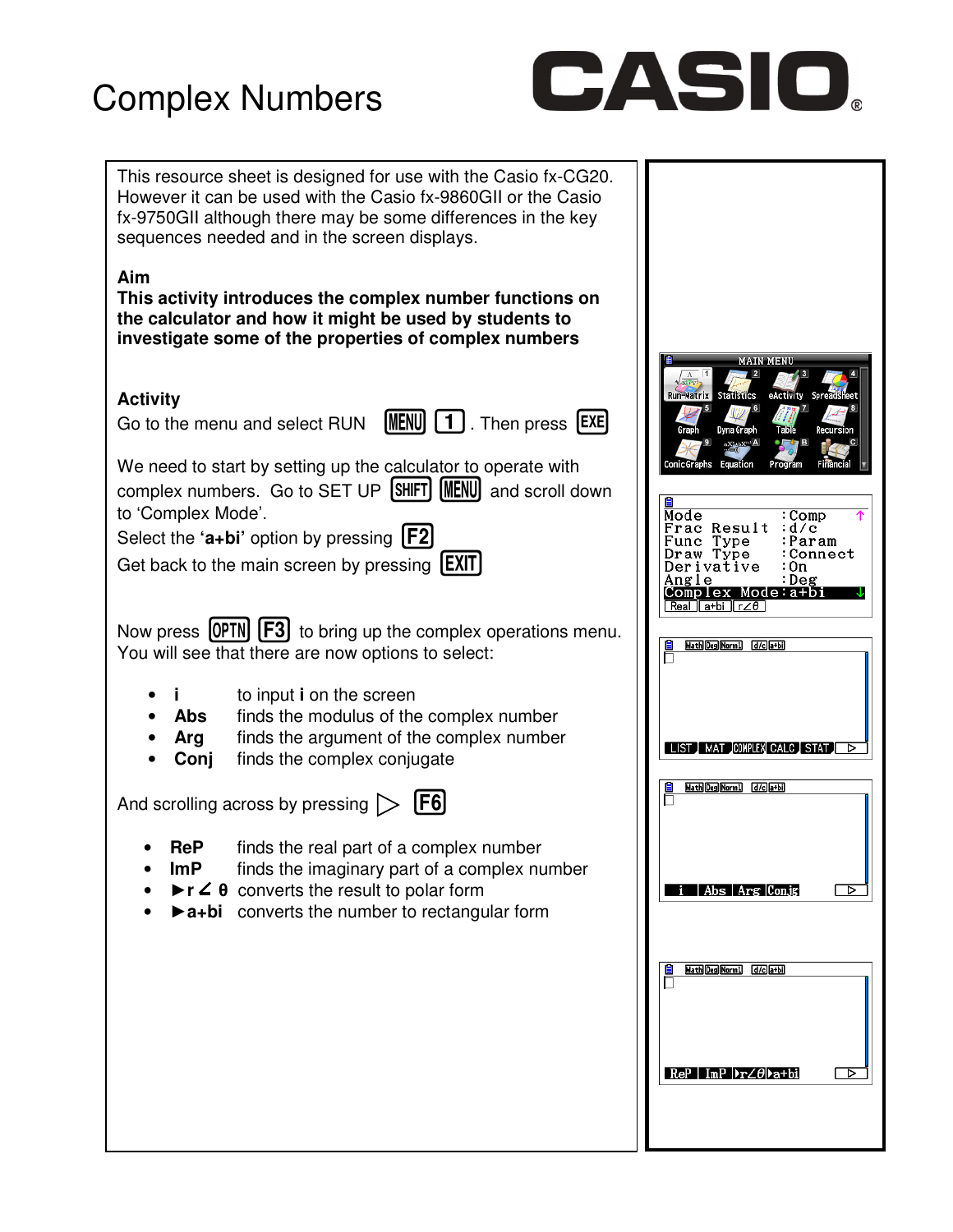## Complex Numbers



| The calculator will perform all the usual operations on complex<br>numbers.                                                                                                 |                                                   |
|-----------------------------------------------------------------------------------------------------------------------------------------------------------------------------|---------------------------------------------------|
| Hint: It is usually best to put complex numbers in brackets.<br>For example, if you want to find the modulus of $3 + 4i$ ,<br>enter $abs(3+4i)$ $EXE$                       |                                                   |
| Hint: When finding the argument, $\theta$ , of a complex number the<br>result depends on the angle setting in the SET UP screen.                                            |                                                   |
| If it is set to degrees, then $\theta$ will be in the range -180 < $\theta \le 180$<br>If it is set to radians, then $\theta$ will be in the range $-\pi < \theta \leq \pi$ |                                                   |
| Try some out.                                                                                                                                                               |                                                   |
| For example:                                                                                                                                                                | <b>B</b> MathDesNerm1 (John M)<br>25              |
| $(4+3i) X(4-3i)$                                                                                                                                                            | Arg $(5-i)$ <sub>-11.30993247</sub><br>$ (3+4i) $ |
| Or<br>$Arg(5 - i)$                                                                                                                                                          | 5<br>Abs   Arg   Con.jg <br>⊳                     |
| Or<br>The absolute value of $(3+4i)$<br>This is shown on screen as $ (3+4i) $                                                                                               |                                                   |
| Try some out of your own.                                                                                                                                                   |                                                   |
|                                                                                                                                                                             |                                                   |
|                                                                                                                                                                             |                                                   |
|                                                                                                                                                                             |                                                   |
|                                                                                                                                                                             |                                                   |
|                                                                                                                                                                             |                                                   |